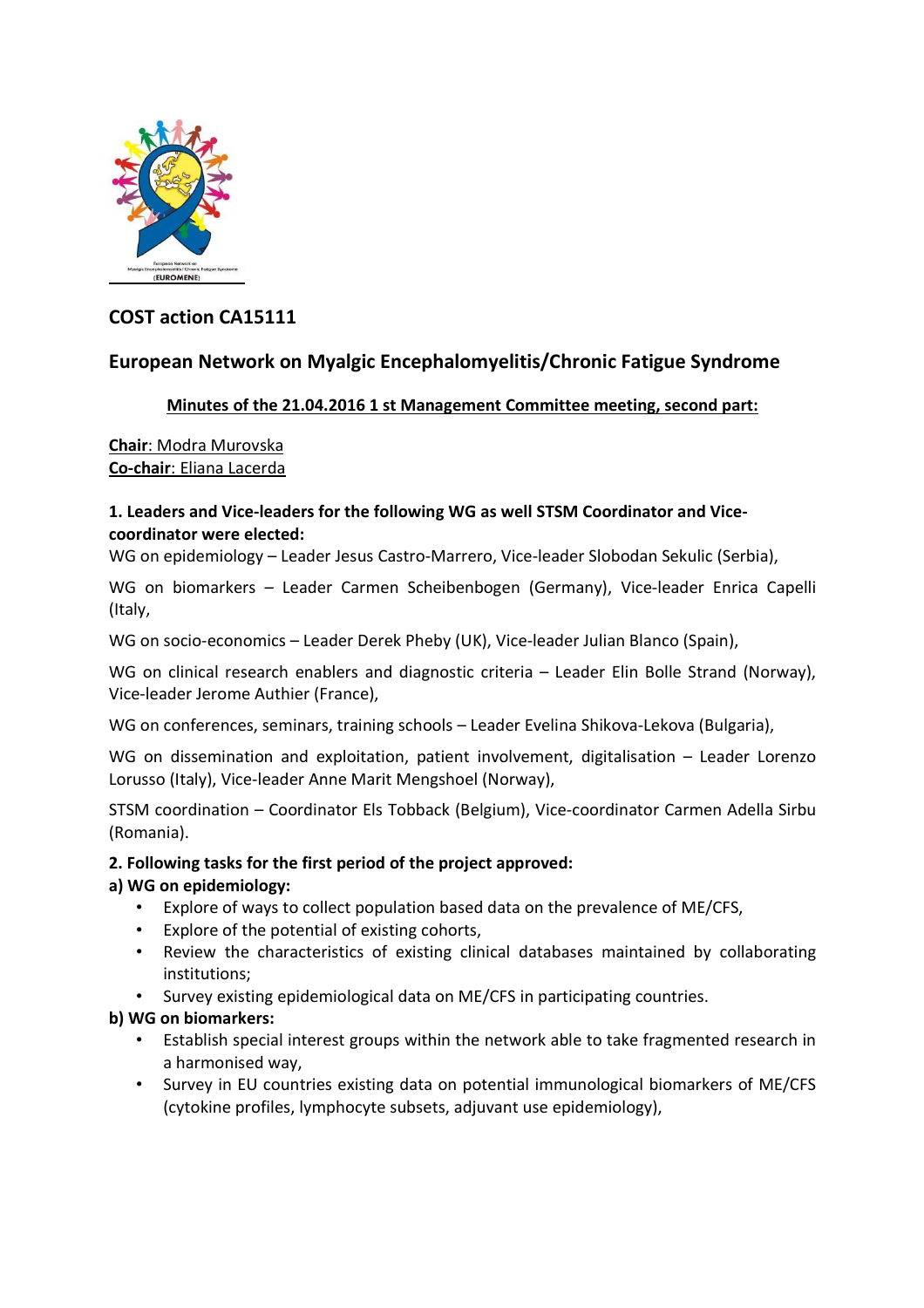- Survey in EU countries existing data on potential infection-associated biomarkers of ME/CFS (viral, bacterial and fungal infections),
- Survey in EU countries existing data on potential genetic and epigenetic biomarkers,
- Survey in EU countries existing data on neuro-imaging biomarkers.

## **c) WG on socio-economics:**

- Survey in EU countries existing data on economic loss due to ME/CFS,
- Analyse existing clinical criterions guidelines in order to find-out optimal criteria set allowing excluding over-diagnostic and un-diagnostic,
- Develop approaches to calculate direct economic loss due to ME/CFS.

## **d) WG on clinical research enablers and diagnostic criteria:**

- Survey clinical criterions used in EU countries to set-up diagnosis of ME/CFS,
- Analyse existing clinical criterions guidelines in order to find-out optimal criteria set allowing excluding over-diagnostic and un-diagnostic,
- Survey in EU countries existing data on neurological picture of ME/CFS (including association with similar diseases and symptoms, like fibromyalgia),
- Analyse the used ME/CFS treatment and its efficacy/safety in order to find-out optimal treatment approaches lowering severity of clinical course.

## **e) WG on dissemination and exploitation, patient involvement, digitalisation:**

- Create project webpage,
- Survey of existing small/medium-sized enterprises (SMEs) in the pharmaceutical, biotechnology and ICT industries in each participating country in order to develop collaborative research.

## **f) STSM coordination:**

- Analyse of target group (PhD students/candidates, ECIs, young principal investigators, researchers, clinicians, health policy makers, patients) for training events,
- Explore capacity and background for training in collaborating institutions,
- Develop questionnaire to select candidates for training events.

## **3. Following deliverables according to the project approved for the first period:**

## Deliverable 1

Survey on ME/ CFS including epidemiology, diagnosis and health/social care in Europe from participating countries and from ECDC datasets (Month – 12),

## Deliverable 2

Report on existing ME/CFS biobanks, deployment and access, data availability and restrictions (Month - 12),

## Deliverable 10

Survey for capacity development target groups: PhD students/candidates, ECIs, young principal investigators, researchers, clinicians, health policy makers (Month – 6).

## **4. Budget proposal for the First Grant Period**

During the first GP 3 meetings are planned:

Riga 29-30 September, 2016: MC meeting, Core group meeting, Working group meeting, Berlin 27 January, 2017: one-day Working group meeting about synchronization progress,